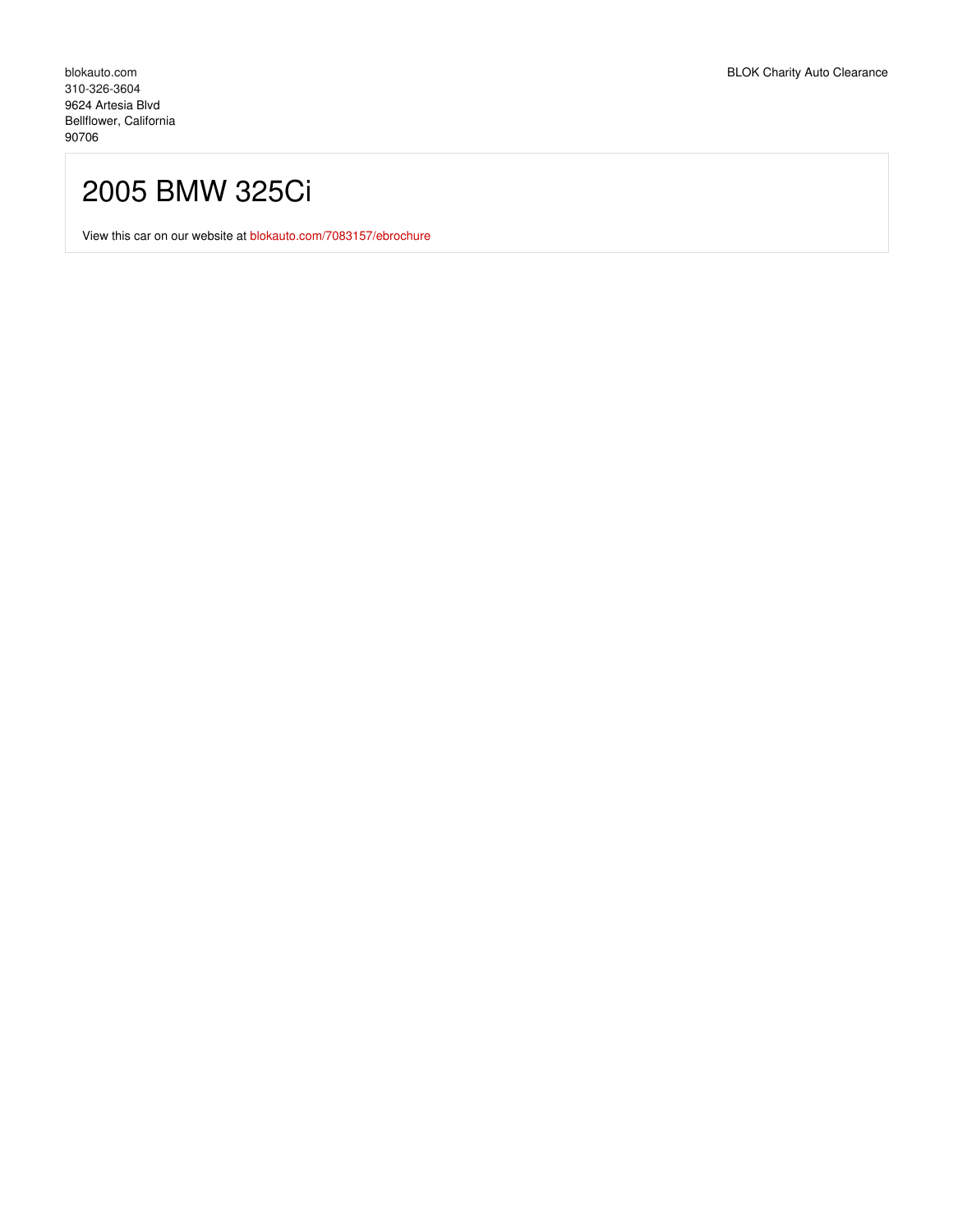





# Our Price **\$4,300**

## **Specifications:**

| Year:             | 2005                                                    |
|-------------------|---------------------------------------------------------|
| VIN:              | WBABD334X5PL07927                                       |
| Make:             | <b>BMW</b>                                              |
| Stock:            | 76773                                                   |
| Model/Trim:       | 325Ci                                                   |
| <b>Condition:</b> | Pre-Owned                                               |
| Body:             | Coupe                                                   |
| <b>Exterior:</b>  | <b>Black Sapphire Metallic</b>                          |
| Engine:           | 2.5L DOHC 24-valve I6 engine w/variable<br>valve timing |
| Interior:         | <b>Black Leather</b>                                    |
| Transmission:     | Auto                                                    |
| Mileage:          | 193,889                                                 |
| Drivetrain:       | <b>Rear Wheel Drive</b>                                 |
| Economy:          | City 19 / Highway 27                                    |

**Please call or e-mail to check availability!!! All of our vehicles are available for purchase Monday through Sunday from 8:00am-5:00pm. Please note we do not offer any financing and/or payment plans of any kind. For more information, please call (310)-326-3604 and press 1 for the sales department. We are currently not having any auctions on Saturdays due to Covid 19.**

**WHEN CALLING THE SALES DEPARTMENT, PLEASE PROVIDE THE STOCK NUMBER FOR THE VEHICLE YOU ARE INTERESTED IN!!!**

**WE HAVE 300+ CARS AT OUR LOCATION!!! WE RECEIVE NEW CARS EVERY WEEK AND OUR WEBSITE IS UPDATED ON A DAILY BASIS!!!**

**VISIT [WWW.BLOKAUTO.COM](http://www.blockauto.com) TO SEE OUR FULL INVENTORY!!!**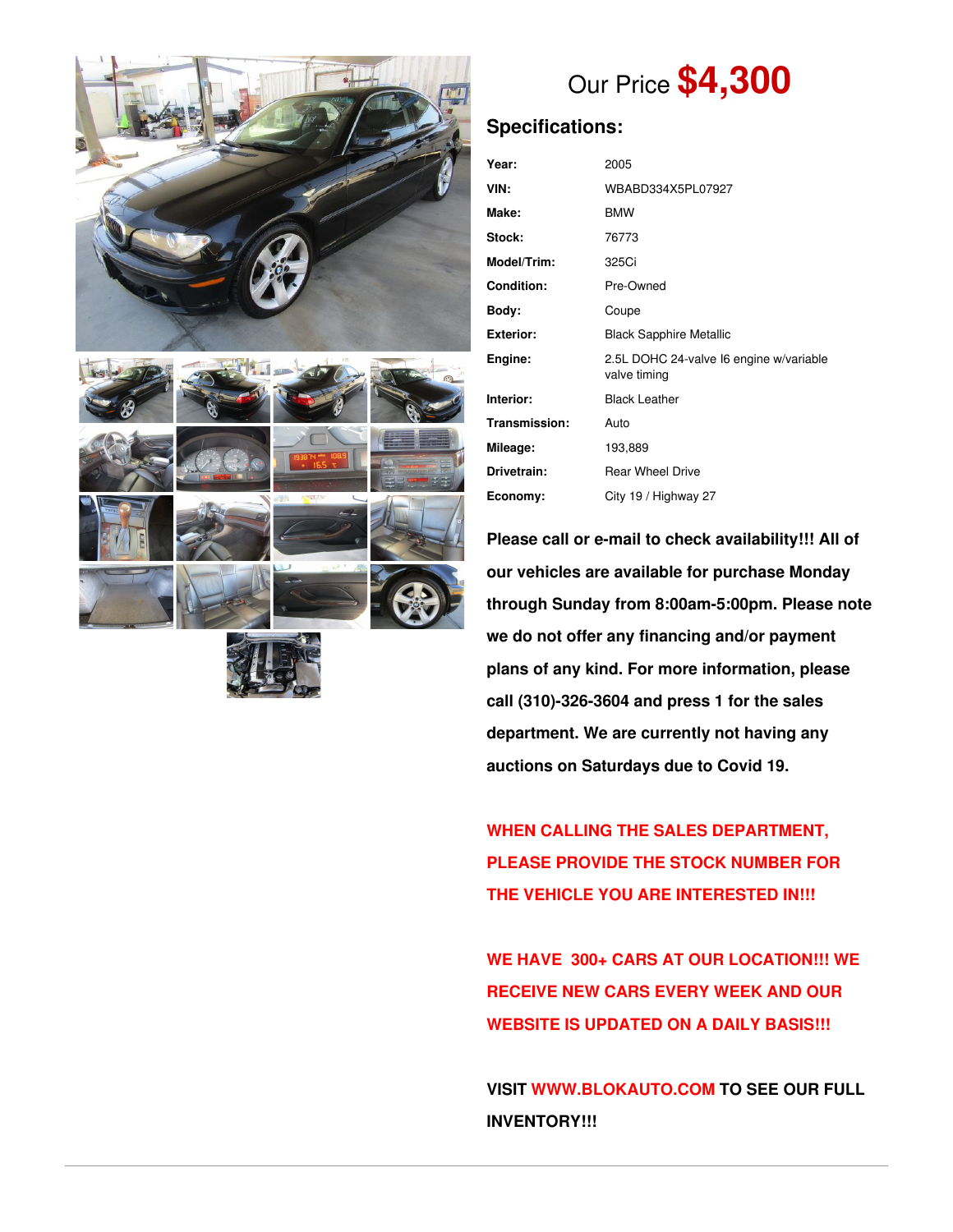#### 2005 BMW 325Ci BLOK Charity Auto Clearance - 310-326-3604 - View this car on our website at[blokauto.com/7083157/ebrochure](https://blokauto.com/vehicle/7083157/2005-bmw-325ci-bellflower-california-90706/7083157/ebrochure)



#### 2005 BMW 325Ci

BLOK Charity Auto Clearance - 310-326-3604 - View this car on our website at[blokauto.com/7083157/ebrochure](https://blokauto.com/vehicle/7083157/2005-bmw-325ci-bellflower-california-90706/7083157/ebrochure)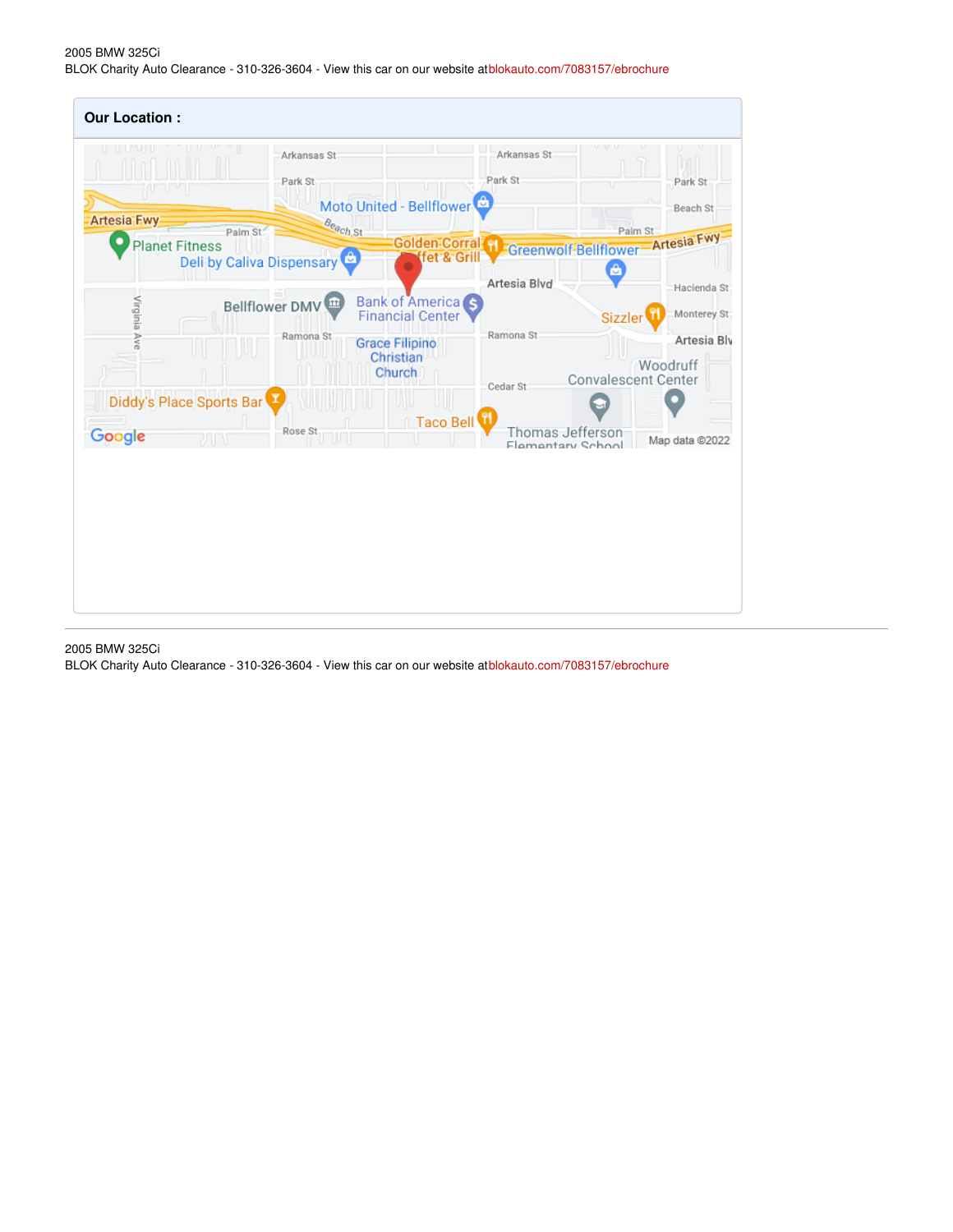### **Installed Options**

#### **Interior**

- 3-spoke leather-wrapped sport steering wheel w/cruise & audio controls
- 4-function on-board computer
- Anti-theft AM/FM stereo w/CD player-inc: (10) speakers, radio data system (RDS), Auto-Store & 3-channel FM diversity antenna system
- Automatic climate control w/microfilter ventilation
- Central locking system-inc: double lock feature, console switch, 2-step unlocking
- Check Control vehicle monitor system w/pictogram display- Cruise control
- Dual illuminated visor vanity mirrors- Flat tire warning- Footwell lighting
- Front center armrest w/storage compartment- Front seatback storage nets
- Front/rear map reading lights- Fully finished trunk w/reversible mat
- Keyless entry system-inc: multi-function remote control, trunk release
- Leatherette front bucket seats w/8-way manual adjusters
- Leatherette split folding rear seats w/center armrest
- Locking glove box w/rechargeable take-out flashlight- Myrtle wood trim
- Prewired for CD changer, alarm, garage door opener, cellular phone Pwr trunk release
- Pwr windows w/front 1-touch up/down, rear 1-touch down
- Service interval indicator w/miles-to-service readout- Tilt/telescopic steering wheel column
- Vehicle & key memory

#### **Exterior**

- Adaptive brake lights- Chrome & body-color detail trim- Clear turn signal lens front/rear
- Daytime running lights- Dual pwr heated mirrors- Halogen free-form fog lights
- Heated windshield washer jets
- Pwr tilt/slide glass moonroof-inc: sliding interior sunshade, wind deflector
- Rain-sensing windshield wipers w/automatic headlight control

#### **Safety**

- 3-spoke leather-wrapped sport steering wheel w/cruise & audio controls
- 4-function on-board computer
- Anti-theft AM/FM stereo w/CD player-inc: (10) speakers, radio data system (RDS), Auto-Store & 3-channel FM diversity antenna system
- Automatic climate control w/microfilter ventilation
- Central locking system-inc: double lock feature, console switch, 2-step unlocking
- Check Control vehicle monitor system w/pictogram display- Cruise control
- Dual illuminated visor vanity mirrors- Flat tire warning- Footwell lighting
- Front center armrest w/storage compartment- Front seatback storage nets
- Front/rear map reading lights- Fully finished trunk w/reversible mat
- Keyless entry system-inc: multi-function remote control, trunk release
- Leatherette front bucket seats w/8-way manual adjusters
- Leatherette split folding rear seats w/center armrest
- Locking glove box w/rechargeable take-out flashlight- Myrtle wood trim
- Prewired for CD changer, alarm, garage door opener, cellular phone Pwr trunk release
- Pwr windows w/front 1-touch up/down, rear 1-touch down
- Service interval indicator w/miles-to-service readout- Tilt/telescopic steering wheel column
- Vehicle & key memory

#### **Mechanical**

- 16" x 7.0" five-spoke alloy wheels 2.5L DOHC 24-valve I6 engine w/variable valve timing
- 4-wheel ventilated anti-lock disc brakes w/Dynamic Brake Control
- 5-speed manual transmission- Compact spare tire- Drop-down tool kit in trunk
- Dual resonance intake system- Electronic throttle control- Front/rear stabilizer bars
- Multi-link rear suspension w/cast aluminum upper transverse arms
- P205/55R16 all-season tires- Rear wheel drive- Sport suspension calibration
- Strut-type front suspension w/forged aluminum lower arms
- Traction control w/Dynamic Stability Control (DSC)
- Variable engine-speed-sensitive pwr steering